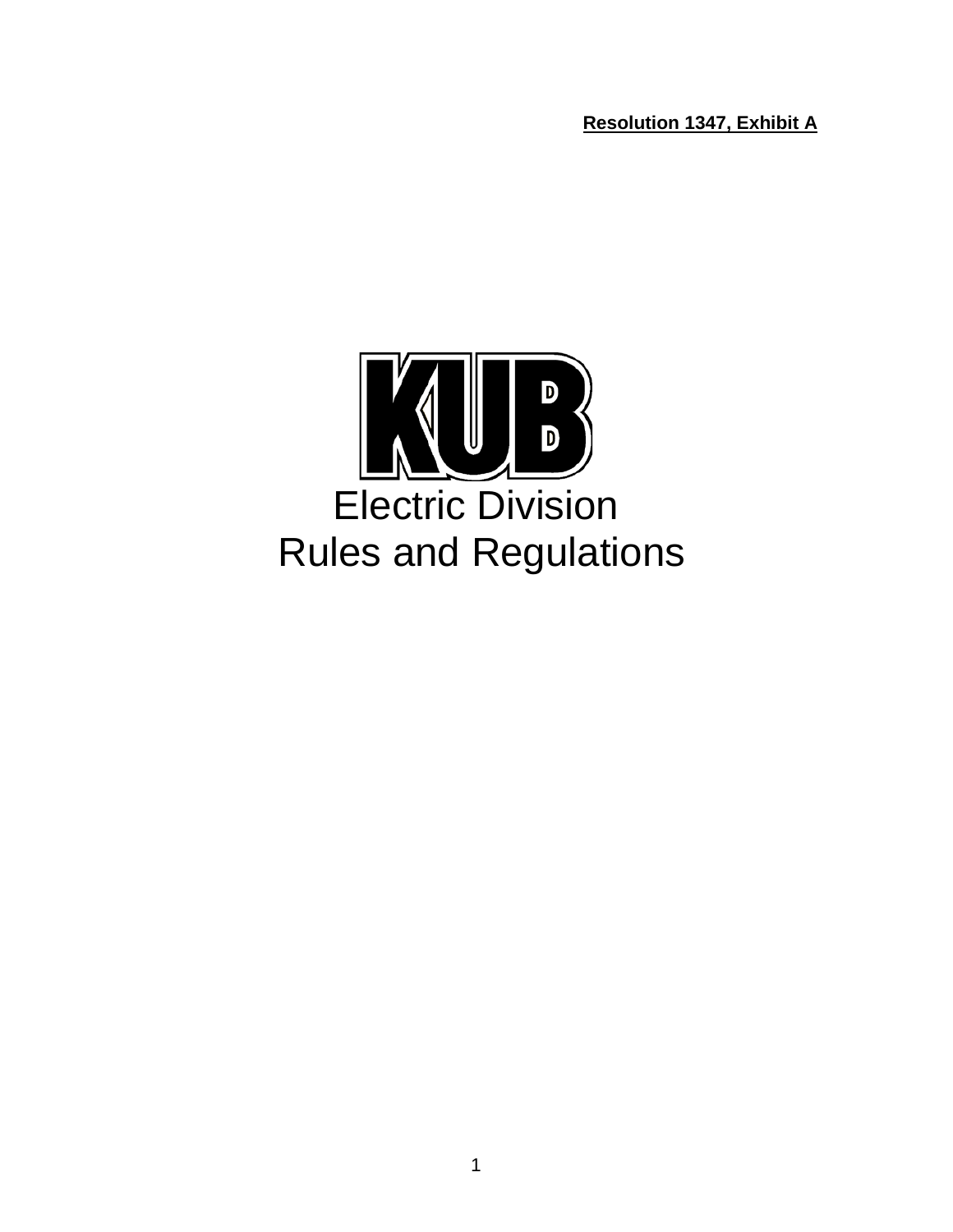

# **Rules and Regulations for the Electric Division**

# TABLE OF CONTENTS:

| Section I:    | Purpose                                                                     |
|---------------|-----------------------------------------------------------------------------|
| Section II:   | Scope                                                                       |
| Section III:  | <b>Definitions</b>                                                          |
| Section IV:   | Initiation of Electric Service                                              |
| Section V:    | Connections to KUB Electric System                                          |
| Section VI:   | Interruption of Electric Service                                            |
| Section VII:  | Shortage of Electricity                                                     |
| Section VIII: | Termination of <i>Electric Service</i> ; Refusal to Connect <i>Electric</i> |
|               | Service                                                                     |
| Section IX:   | <b>Rates for Electric Service</b>                                           |
| Section X:    | <b>Billing for Electric Service</b>                                         |
| Section XI:   | Authority to Levy Charges and Fees                                          |
| Section XII:  | <b>KUB Electric System Extensions</b>                                       |
| Section XIII: | Prohibition of Electricity Resale                                           |
| Section XIV:  | Sub-metering                                                                |
|               |                                                                             |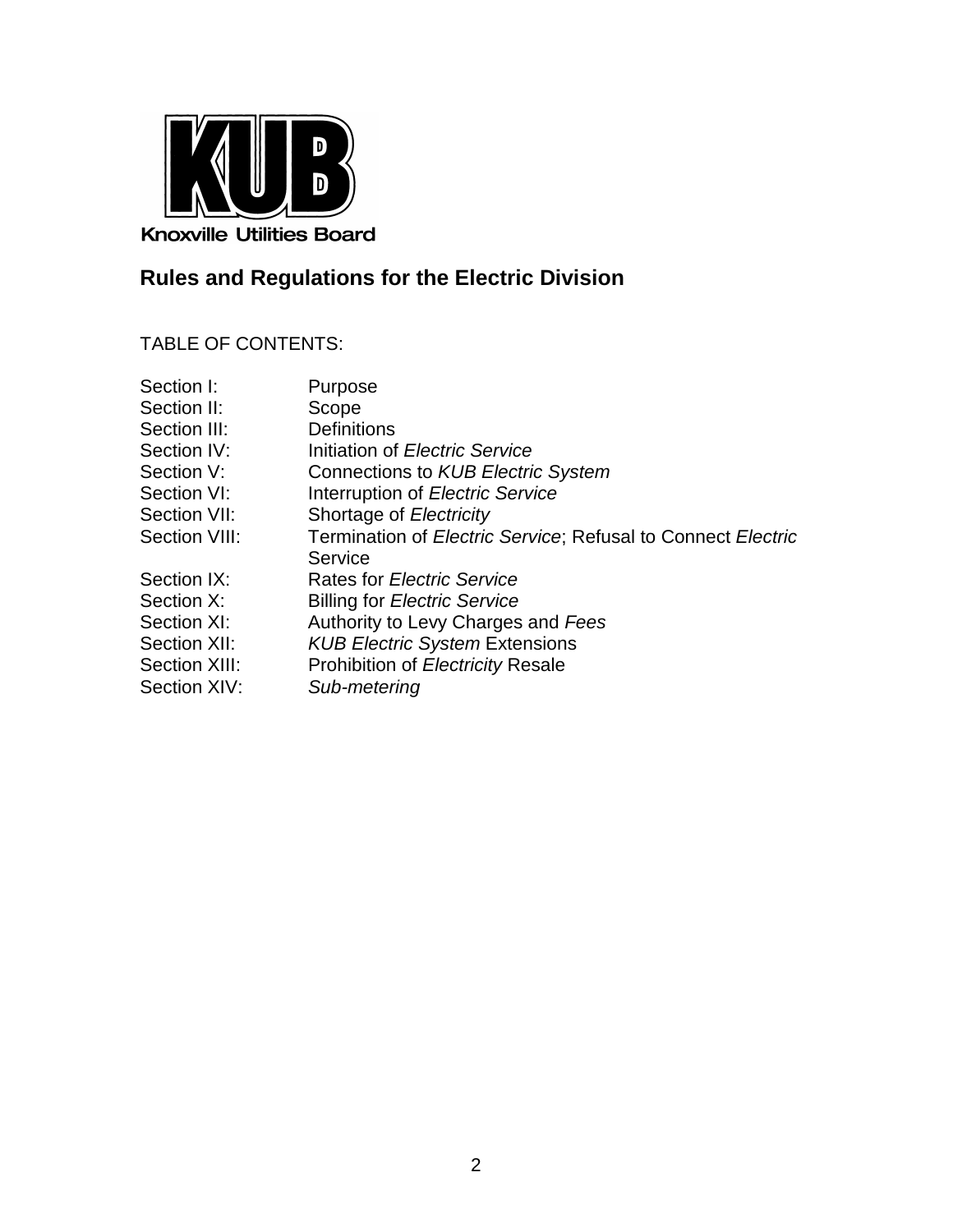# **Section I. Purpose**

It is the intent of the *Knoxville Utilities Board* ("*KUB*") that these *Rules and Regulations* promote the following principles:

- 1. Assure the safe and efficient use, administration, operation, expansion, extension, and preservation of *KUB's electric system*.
- 2. Assure its *customers'* compliance with these *Rules and Regulations*, *Rate* Schedules for *electric service* adopted by the *Board* and *Service Procedures* established by *KUB* to implement these *Rules and Regulations*.
- 3. Promote fair, reasonable, and uniform treatment of *customers* in each of the *rate* classes of *KUB's Electric Division*.
- 4. Protect our environment through the professional management of our *system* and maintain public confidence in *KUB's electric system.*
- 5. Encourage economic development by promoting extensions of the *KUB electric system*.
- *6.* Simplify, clarify, and modernize the policies governing the operation of *KUB's Electric Division.*
- 7. Assure that the *KUB electric system* operating practices are as uniform as appropriate.
- 8. Promote the continued evolution and development of *KUB's electric system*  operating guidelines and practices.

# **Section II. Scope**

These *Rules and Regulations* apply to the application, implementation, and operation of *KUB's electric system* and the provision of *electric service* and have been adopted pursuant to authority granted the *Board* by Section 1106(G) of the *City* Charter.

**1. Conflict.** In addition to these *Rules and Regulations*, the following documents, listed in order of precedence, are hereby made a part of all contracts and enforceable through all contracts, actual and implied, for *customers* and *users* receiving *electric service* from *KUB* and apply to all *electric services* received by *customers*, whether the service is based upon contract, agreement, signed application or otherwise:

- i) the *Electric Division Rate* Schedules;
- ii) these *Rules and Regulations* as may be amended from time to time*;* and
- iii) the *Service Procedures*.

In the event of a conflict between the documents listed above, the order of precedence shall govern.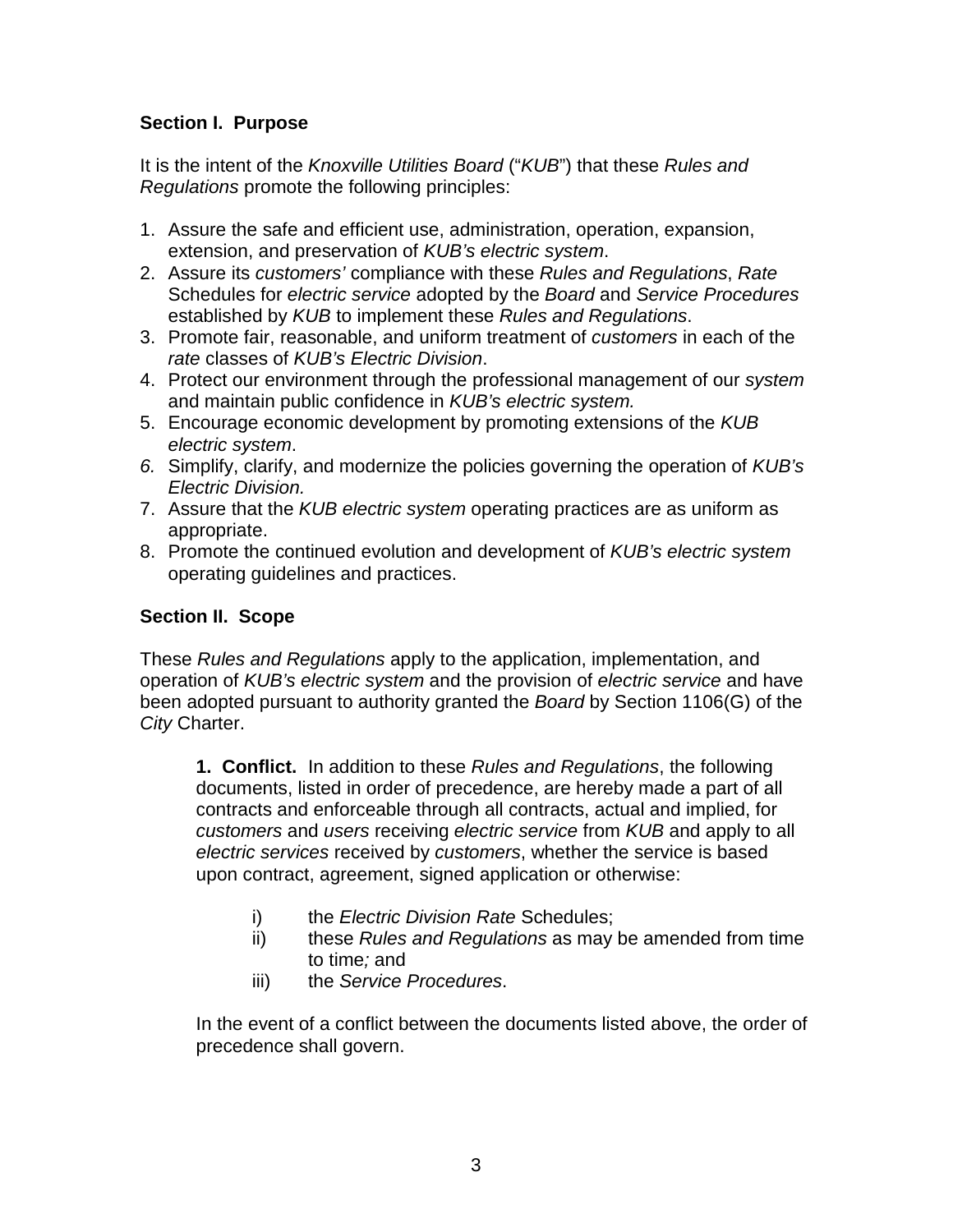**2. Severability.** If any clause, sentence, paragraph, section or part of these *Rules and Regulations,* any applicable *Electric Division Rate* Schedule, or any provision of the *Service Procedures* shall be declared invalid or unconstitutional, it shall not affect the validity of the remaining parts of these *Rules and Regulations,* the applicable *Electric Division Rate* Schedule, or the *Service Procedures*.

**3. Authority**. Subject to the limitations set forth in the Charter, these *Rules and Regulations*, applicable *Rate* Schedules and any other official *Board* action or resolution, the *President and CEO*, and his/her designees, has all rights, powers, duties and authorities to implement, and enforce these *Rules and Regulations*. The *President and CEO*, and his/her designees has all rights, powers, duties, and authorities to establish and enforce *Service Procedures* and other such policies and programs necessary to implement these *Rules and Regulations*.

**4.** *Rules and Regulations* **Oversight Committee**. The *Rules and Regulations* Oversight Committee shall consist of the *Chief Operating Officer* (*COO*), and other members of *KUB* management, as so designated by the *President and CEO*. The *COO* shall chair the Committee. The *Rules and Regulations* Oversight Committee will provide oversight of the implementation, enforcement and administration of the *Rules and Regulations*. The *Rules and Regulations* Oversight Committee is responsible for recommending changes to the *Rules and Regulations* to the *President and CEO*. Any substantive amendments or changes to these *Rules and Regulations* are subject to the approval of the *President and CEO* and adoption by the *Board* in accordance with the *Board's* procedures.

**5. Access to** *Premises*. The *customer, user,* and if a different *person,*  owner of *premises* to which *electric service* is provided shall, by its receipt and acceptance of *electric service,* grant to *KUB* permission to access the *premises* at all times, including immediate access if determined to be necessary by *KUB* in the event of an emergency, for the purpose of:

- i. Reading meters;
- ii. Installing, testing, inspecting, repairing, operating, maintaining, removing, and replacing any *KUB electric system* component;
- iii. Vegetation management including but not limited to treetrimming;
- iv. Clearing hazards away from *KUB's electric system;*
- v. Inspecting and operating the *customer's, user's,* and if a different *person,* owner's electric facilities;
- vi. Inspecting the *premises;* and
- vii. Providing notifications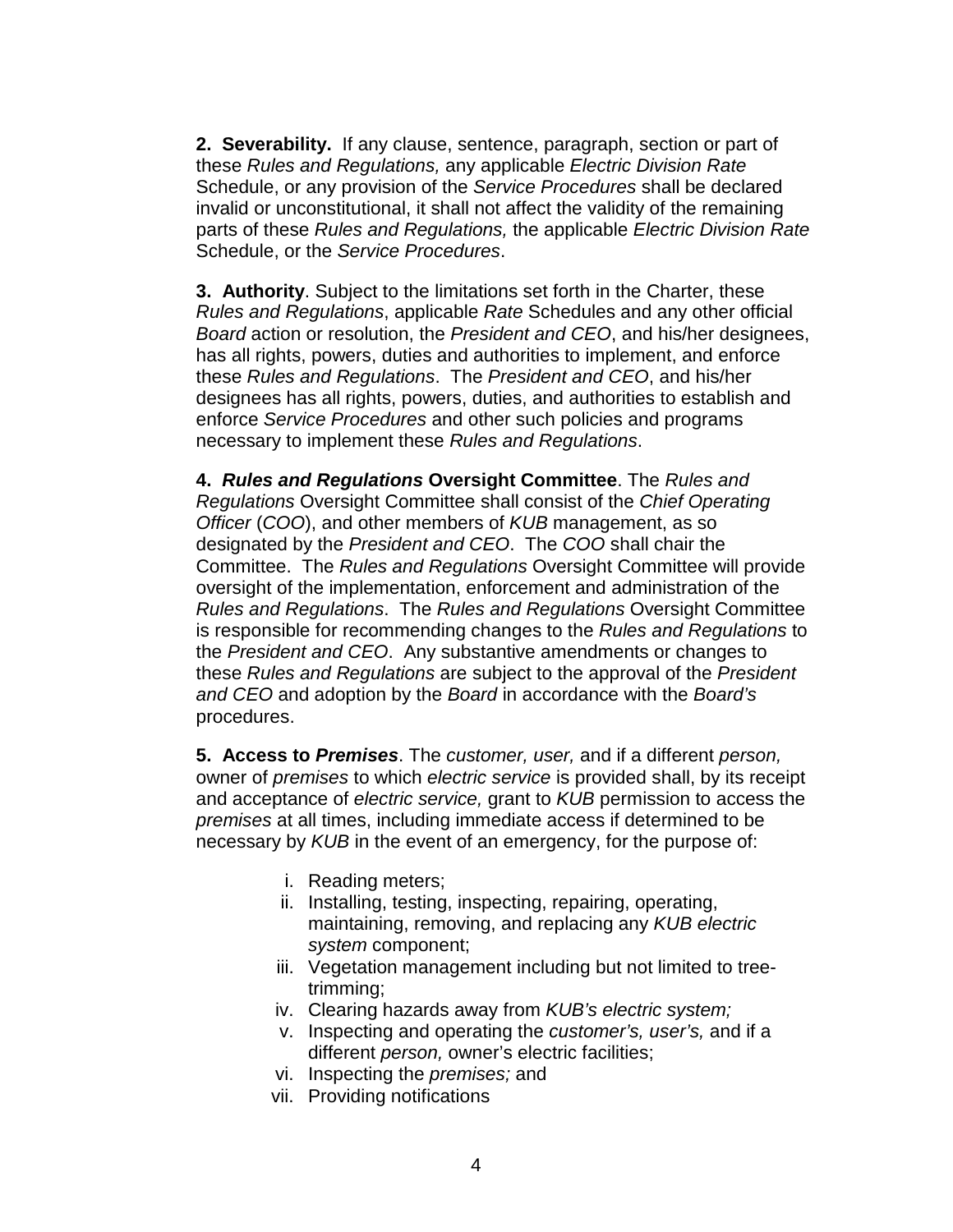in order to determine that *KUB's Rules and Regulations* and/or *Service Procedures* implementing the *Rules and Regulations*, the National Electric Code, and the National Electric Safety Code are being complied with and to ensure compliance with applicable federal, state, and local law(s) and regulation(s).

**6. Responsibility for** *KUB's* **Property**. The *customer, user,* and if a different *person,* owner shall provide a space for and exercise proper care to protect any *KUB* property on the *premises*; and in the event of loss or damage to *KUB's* property, arising from the negligence to care for said property, the cost of necessary repairs or replacements shall be paid by the negligent party.

The customer is solely responsible for trimming and/or removing any vegetation impeding (including but not limited to any tree) the installation, operation, repair, maintenance, removal or replacement of the electric service lines and related electric facilities.

No *person* shall cause or allow to exist on the *premises* any building, trees or anything else that interferes with the installation, operation, maintenance, removal or replacement of *KUB's* service and related electric facilities.

No *person* shall perform excavation without a valid TN811 locate request ticket. The Tennessee Underground Utility Damage Prevention Act specifies the requirements for safe digging or other work near utilities.

*7.* **Responsibility for Compliance with** *Rules and Regulations***.** Every *customer, user,* and if a different *person,* owner shall comply with these *Rules and Regulations*, *Rate Schedules* for the *Electric Division* adopted by the *Board*, and *Service Procedures* established by *KUB* to implement these *Rules and Regulations.*

**8. Promotion of Technology**. *KUB* may establish and maintain processes consistent with these *Rules and Regulations* that promote and utilize new technologies for the operation of its *electric system* which improve system reliability, increase operational flexibility and/or lower costs of operation. Examples include, but are not limited to, automated remote metering, estimated metering, etc.

## **9. Health and Safety.** All *Rules and Regulations* and *Service*

*Procedures* affecting health and safety, including (without limitation) all provisions relating to inspection, general safety precautions for utilization, operation and maintenance of *KUB's electric system*, and rules governing installations, are for the guidance and benefit of *customers, users,* and if a different *person,* owners, and *KUB* shall not be responsible for the health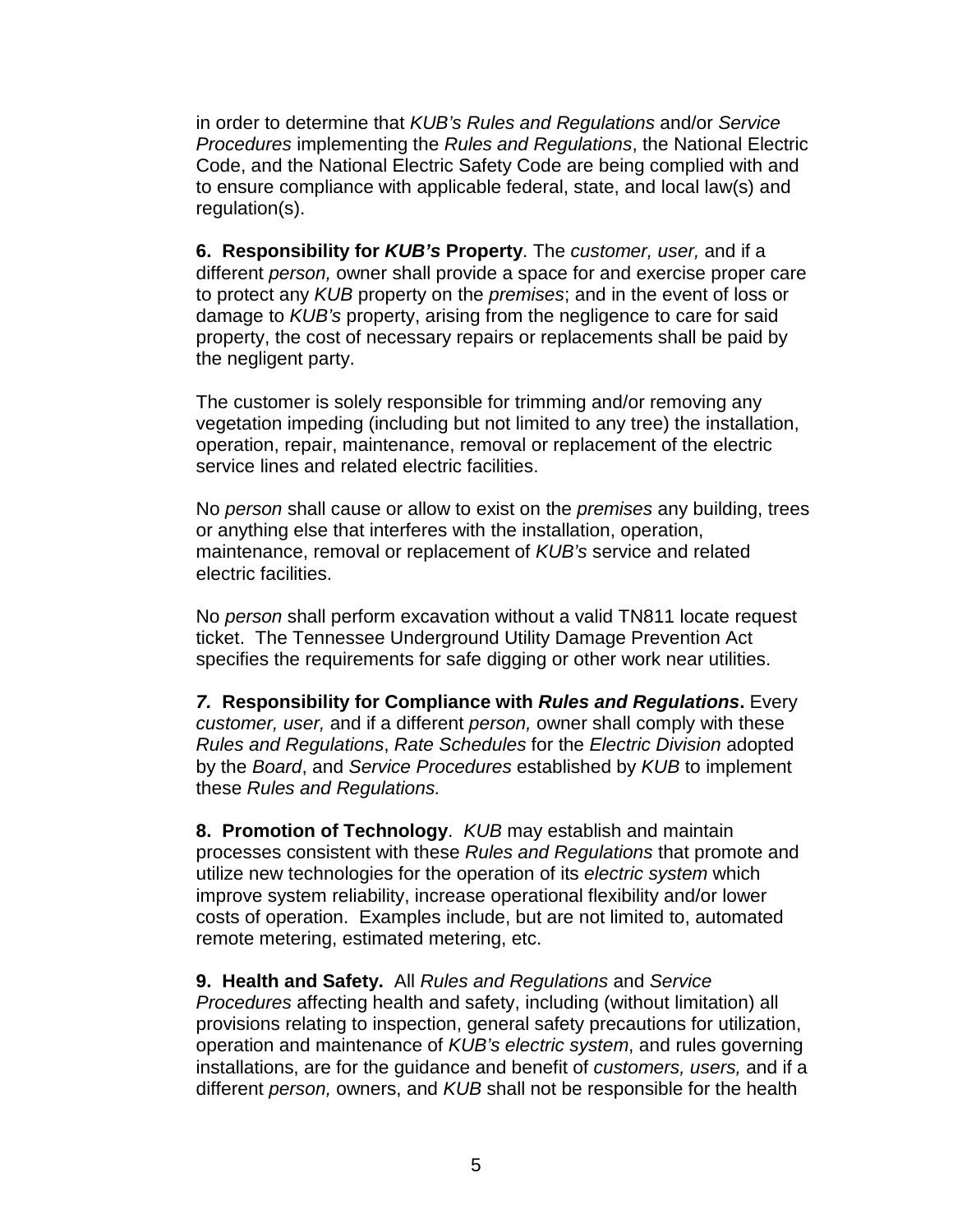and safety thereof, or for any loss, damage, or injury resulting from any violation thereof, but *KUB* reserves the right, in its discretion, to refuse to furnish *electric service*, or to discontinue furnishing *electric service*, where the *customer, user,* and if a different *person,* owner fails to comply therewith.

**10. Interpretation**. It is the intent of *KUB* that these *Rules and Regulations* be liberally interpreted.

#### **Section III. Definitions**

For the purpose of these *Rules and Regulations*, and unless the context specifically indicates otherwise, the following terms shall have the meaning ascribed:

Wherever the context shall require, words used herein in the singular shall include the plural, words used in the plural shall include the singular, words used in the masculine shall include the feminine, and words used in the feminine shall include the masculine.

*Board* shall mean the *KUB Board* of Commissioners, as appointed from time to time by the Mayor and City Council of the City of Knoxville, Tennessee.

*Chief Executive Officer* or *President and CEO* shall mean the *President*  and *Chief Executive Officer* of the *Knoxville Utilities Board*.

*Chief Operating Officer or COO* shall mean the *Chief Operating Officer* of the *Knoxville Utilities Board*. The *COO,* subject to the supervision of the *CEO*, shall administer, implement, and enforce the provisions of these *Rules and Regulations*.

*City* shall mean the City of Knoxville, Tennessee.

*Commercial and industrial use* shall mean all uses with the exception of *domestic use* as defined in these *Rules and Regulations*.

*Connection* shall mean any physical tie or hookup made to the *KUB electric system*.

*Contribution in Aid of Construction (CIAC)* shall mean a payment required of the *customer* for the extension of *KUB's electric system*.

*Customer* shall mean any *person* who receives *electric service* from *KUB* under either an express or implied contract requiring such *person* to pay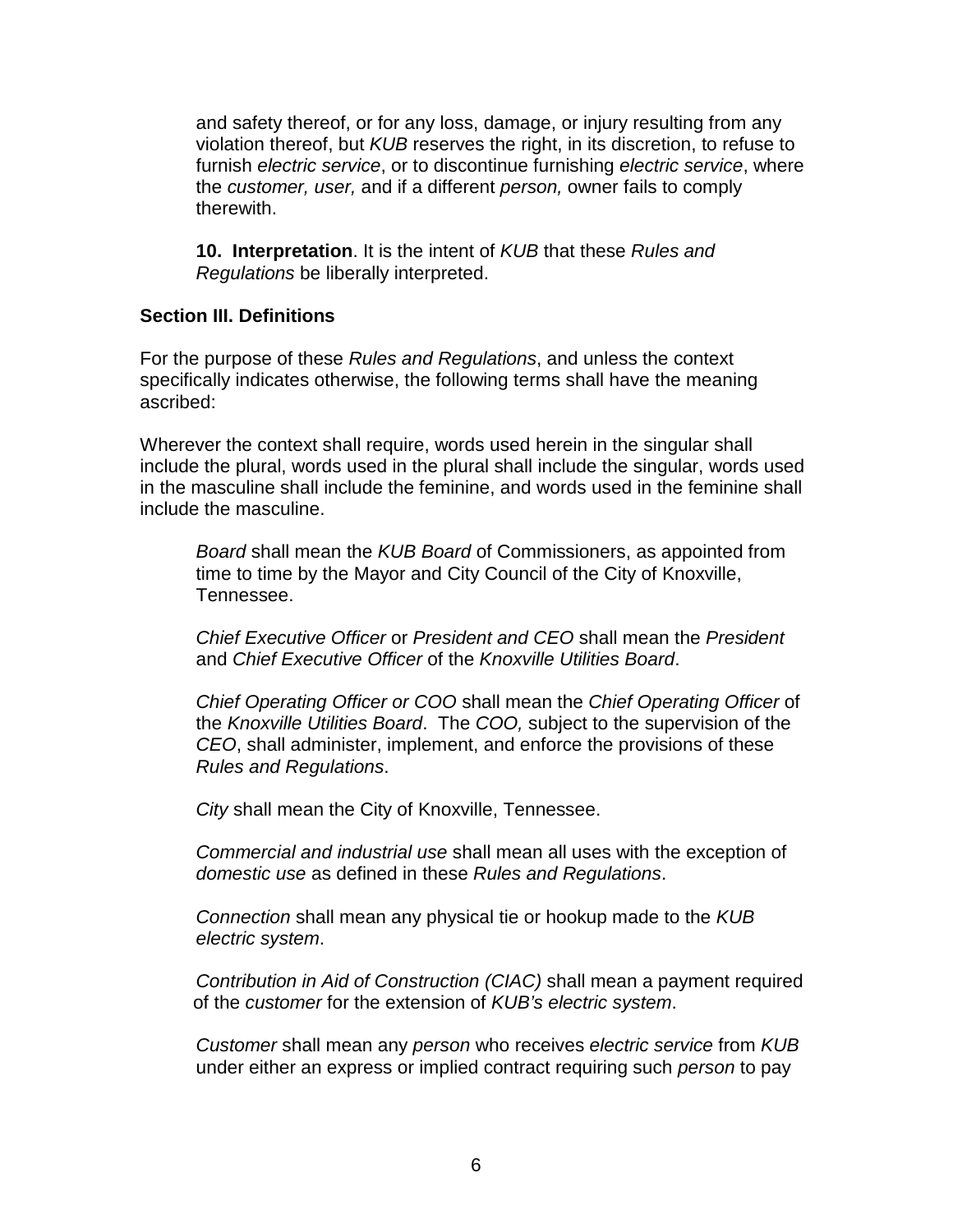*KUB* for such service. The term shall also include illicit *users* of *electric service* from *KUB*.

*Domestic use* of the *electric system* shall be defined and limited to singlefamily, multifamily, apartment or other *dwelling unit* or *dwelling unit equivalent* connecting to *KUB's electric system* and used for residential purposes only.

*Dwelling unit* shall mean any structure occupied by one or more *persons* of a single family for residential purposes. Apartment buildings and other structures occupied by more than one family shall be considered multiple *dwelling units*.

*Electric Division* or *division* shall mean the part of the *KUB* system having charge of the physical operation and financial oversight of *KUB's electric system*.

*Electric system* shall mean all facilities for transmitting, distributing, and receiving *electricity*.

*Electricity and/or electric service* means energy made available for consumption by *KUB* for its *customers, users,* and if a different *person,*  owners for *domestic*, *commercial and/or industrial use* by transmitting or distributing energy via the flow of an electric charge through a conductor.

*Fee* is any amount levied that is: (1) infrequent in nature, and/or (2) generally not consumption based, and/or (3) set at the discretion of management of *KUB* as authorized by the *Board*, but does not include a *rate*.

*Knoxville Utilities Board,* or *KUB,* shall mean the *Knoxville Utilities Board* of the City of Knoxville, Tennessee, or, as the context requires, the management of *KUB*, its contractors or agents.

*Overhead electric service line (service drop)* shall mean an overhead extension of *KUB's electric system* required to *connect* the *customer's, user's,* or if a different *person,* owner's *premises* and/or *dwelling* to the *electric system*. The *overhead electric service line (service drop)* shall be owned by *KUB* and thus be considered a part of *KUB's electric system*.

*Person* shall mean any individual, partnership, firm, company, association, society, corporation, limited liability company, trust, estate, governmental entity, or any other legal entity, or its legal representatives, agents, or assigns. This definition includes all federal, state and local governmental entities and shall also include illicit *users* of *electric service* from *KUB*.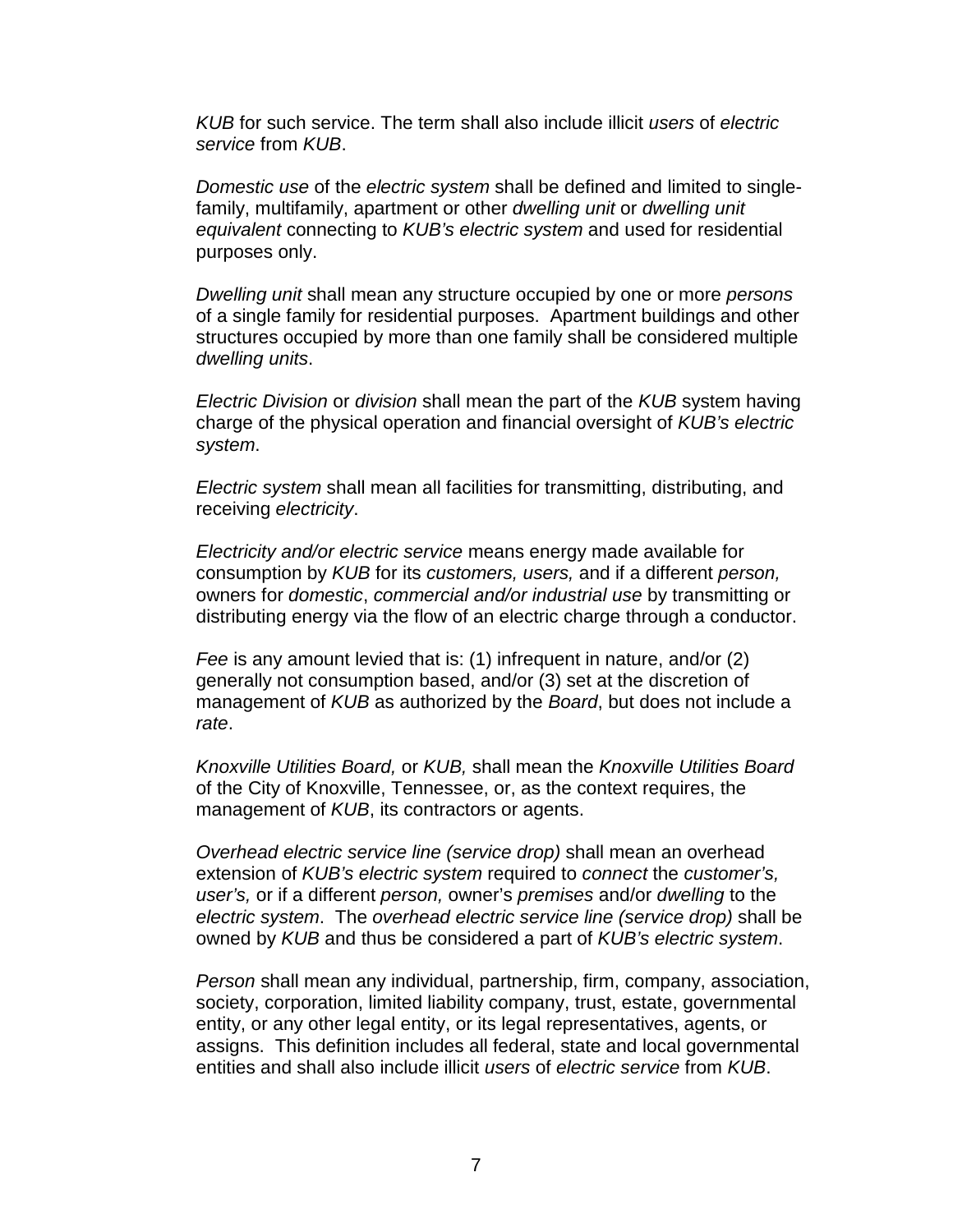*Point of Delivery*, for overhead electric service, shall mean the point at which the *overhead electric service line (service drop) connects* to the *customer's, user's,* or if a different *person,* owner's *premises*, as determined by *KUB*; for underground electric service, it shall mean the point at which the *underground electric service conductors (service lateral) connects* to *KUB's electric system*, as determined by *KUB.*

*Premises* shall mean any structure, group of structures, or property, whether occupied or unoccupied, operated as a single business, enterprise, or *dwelling unit, but* shall not include more than one *dwelling unit*.

*Rate* is any quantitative value used to determine an amount levied on a *customer* directly related to the provision and/or consumption of *electricity* typically associated with utility usage, as set forth in an *Electric Division Rate* Schedule adopted by the *Board*.

*Rules and Regulations* means the rules and regulations adopted by the *Board* governing the operation and use of *KUB's electric system*.

*Service Procedures* means those governing procedures set forth in a document or document(s) adopted by the *President and CEO* implementing the *Rules and Regulations* for the *KUB electric system* and outlining the guidelines necessary to oversee daily operation of *KUB's electric system*.

*Stand-by Service* is support *electric service* that is not regularly used by the *customer* that is made available as needed to supplement a *customer's electric service* requirements as authorized by the *KUB Rate Schedule(s)* for the *Electric Division* and/or a *customer* contract.

*Standards and specifications* shall mean a set of processes or procedures regarding certain aspects of the *KUB electric system,* which may be in effect from time to time, but may not be included in the *Service Procedures.*

*Sub-metering* shall mean metering equipment not owned by *KUB* that is used to measure and bill *electric* consumption at a *premises* and/or *dwelling unit* for payment of *electric* consumption to an entity other than *KUB.*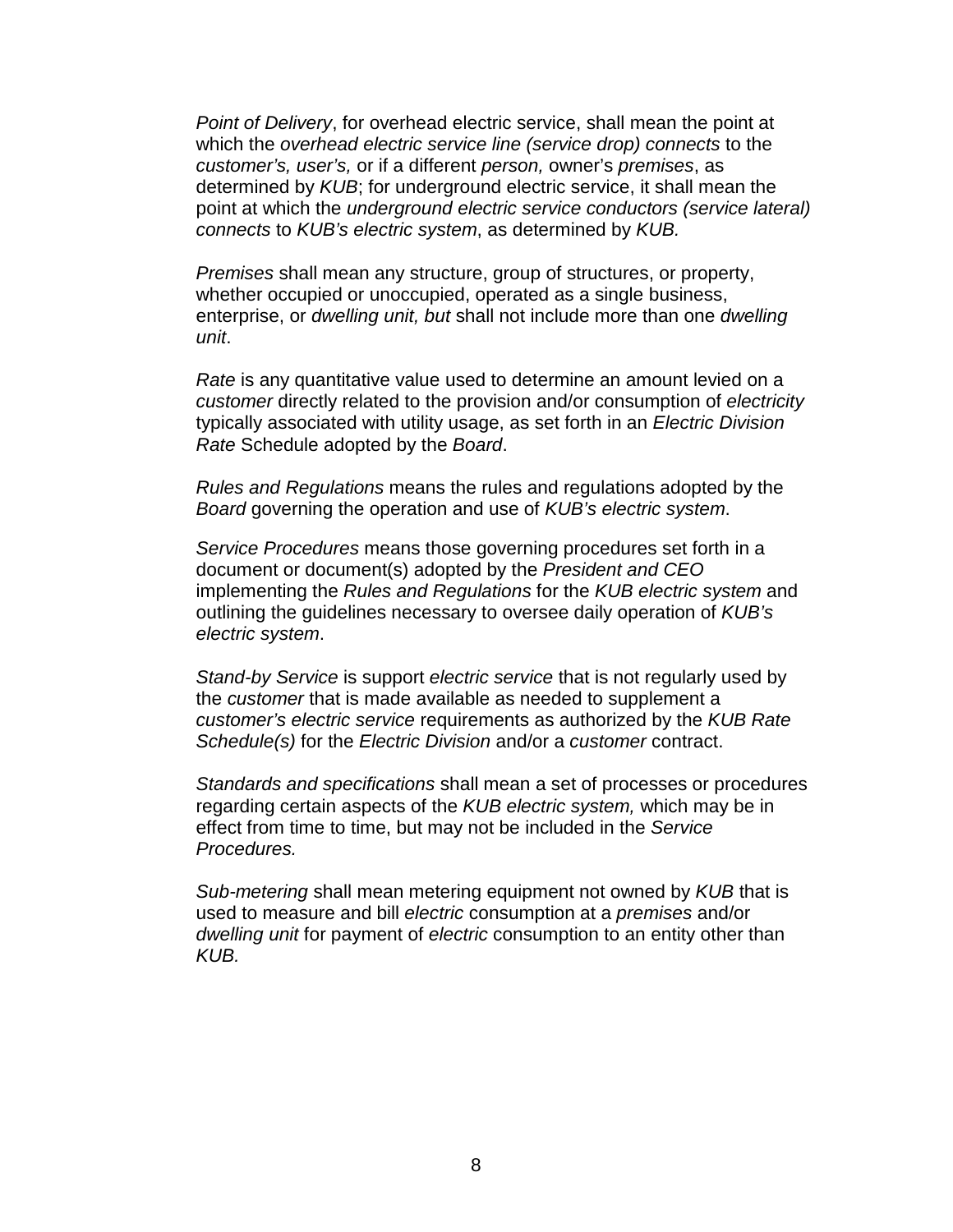*Underground electric service conductor (service lateral)* shall mean an underground extension of electric facilities and related appurtenances required to *connect* the *customer's, user's,* or if a different *person,* owner's *premises* and/or *dwelling* to *KUB's electric system*. *Underground electric service conductors (service lateral)* shall be owned by the individual property owner.

*User* shall mean any *premise* having a connection to the *KUB electric system* or having access thereto. The term shall include illicit *users* of *electric service* from *KUB*.

## **Section IV. Initiation of** *Electric Service*

**1. Residential use**. A formal request for either original or additional *electric service* must be made to *KUB* by the *customer* and be duly approved by *KUB* before connection to the *KUB electric system* is made. The request shall be in the prescribed form according to the *Service Procedures*. The receipt by *KUB* of a prospective *customer's* request for *electric service* shall not obligate *KUB* to render the *electric service. KUB* may, at its sole discretion, require the *customer* to provide security, assurance, or guaranty prior to *KUB* rendering *electric service*.

**2.** *Commercial and industrial use.* A formal request for either original or additional *electric service* must be made to *KUB* and be duly approved before connection is made. The request shall be in the prescribed form according to the *Service Procedures*. The receipt by *KUB* of a prospective *customer's* request for *electric service* shall not obligate *KUB* to render the *electric service*. *KUB* may, at its sole discretion, require the *customer* to provide security, assurance, or guaranty prior to *KUB* rendering *electric service*.

**3. Intergovernmental agreements**. At *KUB's* sole discretion, *KUB* may enter into agreements with municipalities and unincorporated areas for the distribution and/or transmission of *electric service*. Any such agreement must comply with all applicable federal, state and local laws, ordinances, regulations and *KUB's Rules and Regulations*. There shall be no liability on the part of *KUB* to the requestor for refusal of such service.

**4. Private** *electric systems*. At *KUB's* sole discretion, *KUB* may allow the connection of private *electric systems* to the *KUB electric system*. Any *person* owning or controlling *premises* either within or without the current *KUB electric system* area of service desiring to install a private *electric system* and to connect to the *KUB electric system* must comply with all applicable federal, state and local laws, ordinances, regulations and *KUB's Rules and Regulations* and *Service Procedures*. *KUB* may enter into an agreement with said *persons* at *KUB's* sole discretion. There shall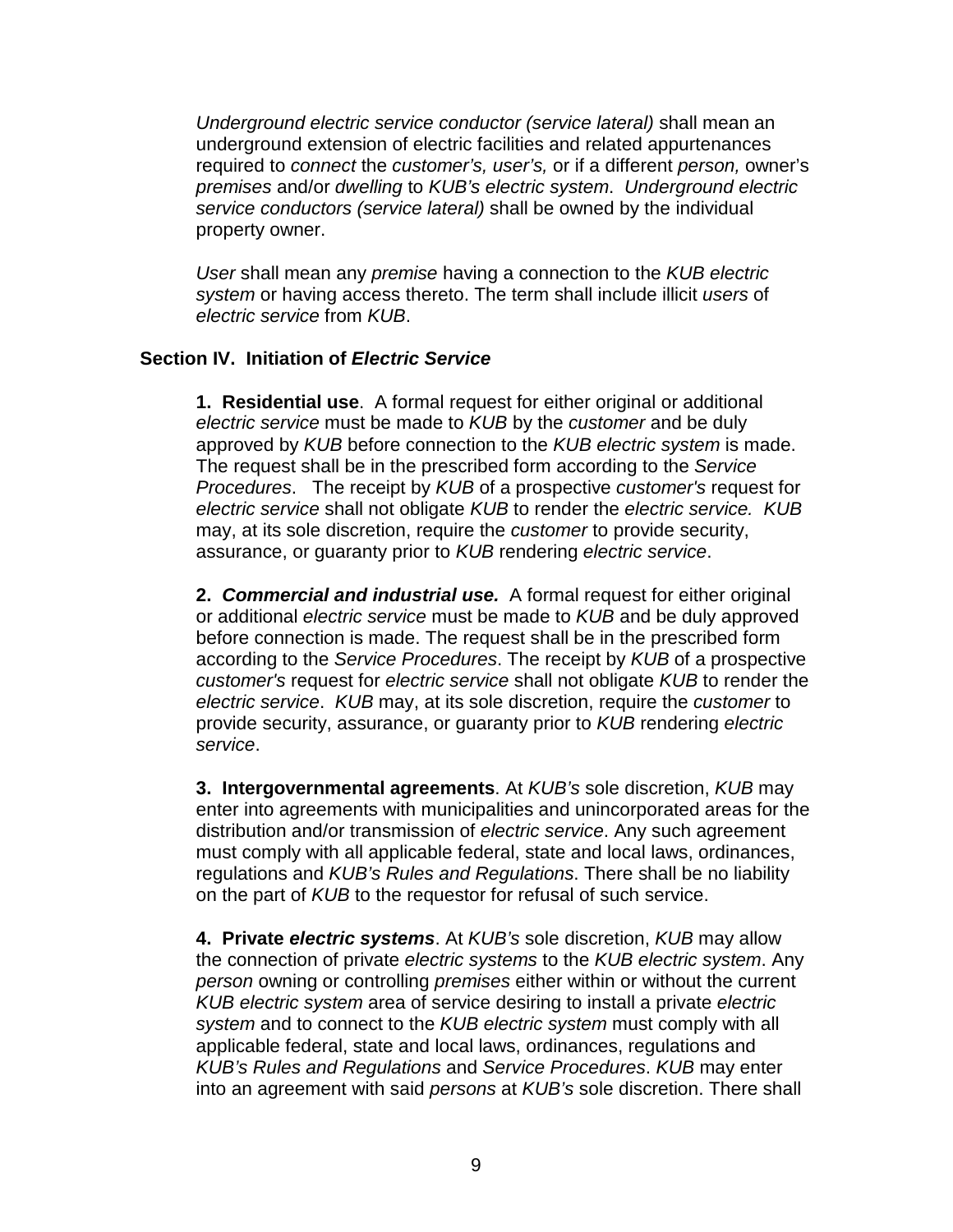be no liability on the part of *KUB* to the requestor for refusal of such service.

# **Section V. Connections to** *KUB Electric System*

**1.** *Electric System* **extension or relocations.** *Customer* extensions or relocations, both overhead and underground, will be located in a right-ofway or dedicated easement acceptable to *KUB*. Unless approved by *KUB*, the right-of-way must be adjacent to a road that is suitably maintained so as to permit *KUB* to have direct access to the *KUB electric system*. Should the right-of-way be adjacent to a private road, rights of ingress and egress shall be granted to *KUB,* and a dedicated easement shall be provided to KUB without cost before any *overhead electric service line* extension and/or *underground electric service conductors* are constructed. If additional easements are required, the *customer* shall bear *KUB's* costs of obtaining said easements.

*KUB* may offer temporary *electric service* in accordance with its *Rate Schedules* and/or *Service Procedures*.

# **2.** *Point of delivery*

- A. The *point of delivery,* for overhead electric service, shall mean the point at which the *overhead electric service line (service drop) connects* to the *customer's, user's,* or if a different *person,* owner's *premises,* as determined by *KUB;* for underground electric service, the *point of delivery* shall mean the point at which the *underground electric service conductors (service lateral) connects* to *KUB's electric system,* as determined by *KUB*.
- B. All connections to the *KUB electric system* are to be made in accordance with all applicable *KUB standards and specifications*. In the event of a discrepancy between *KUB standards and specifications* and the National Electric Code, the National Electric Code shall prevail.
- C. The Codes Inspector for the *City* for *connections* within the *City* and the appropriate regulatory authority for the area for *connections* outside the *City,* including but not limited to the State Inspector, must inspect and approve the *electric service connection* before any meter is set by *KUB*. For *connections* for government entities within *KUB's* service area, the appropriate regulatory authority, if any, shall make electrical inspections, before any meter is set by *KUB*.
- D. Costs and expenses incident to the installation, connection and inspection of the wiring and equipment beyond the *point of delivery*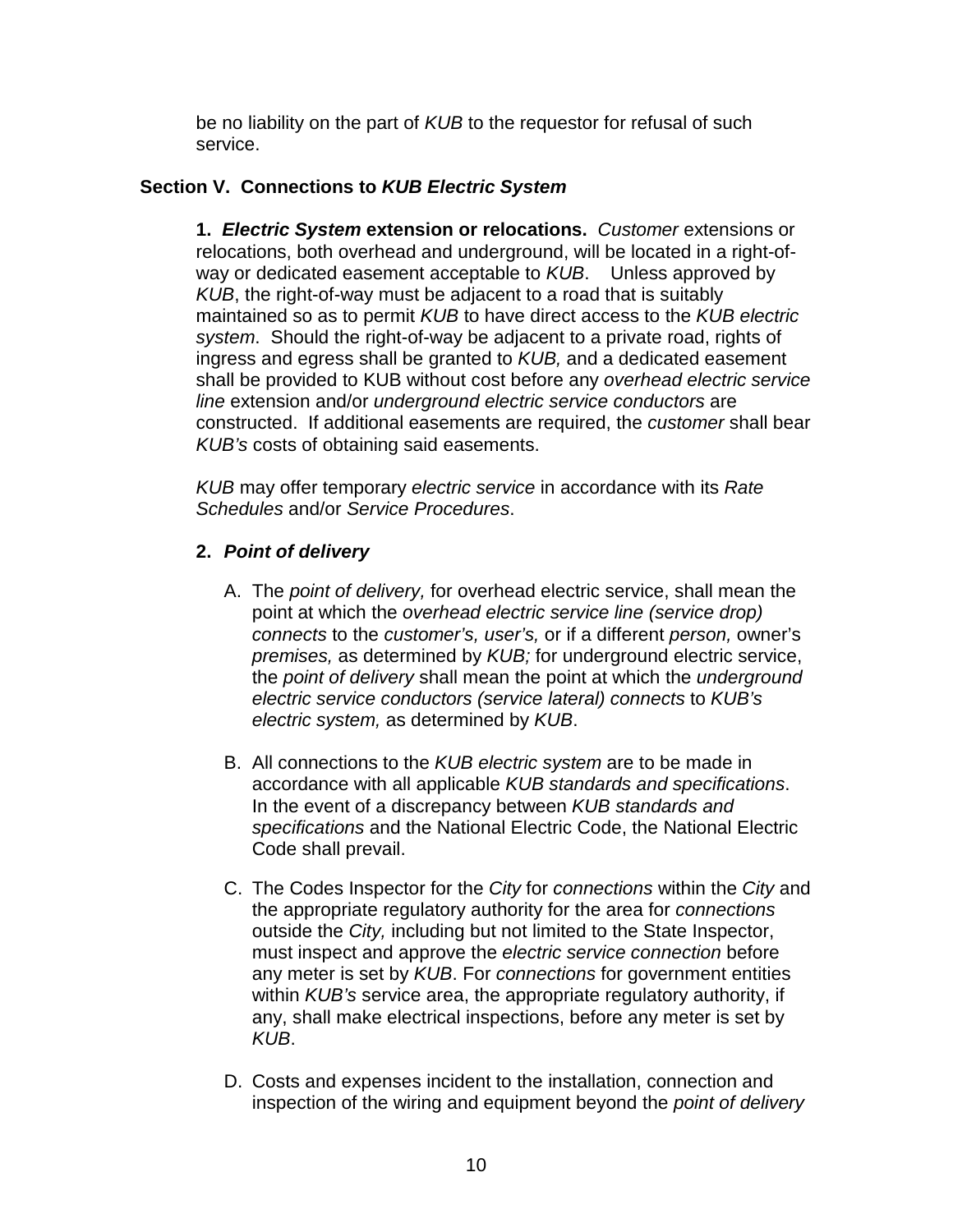shall be borne by the *customer, user,* and if a different person, *owner.* All wiring or equipment (except *KUB's* metering) beyond the *point of delivery* shall be owned and maintained by the *customer, user,* and if a different *person,* owner unless otherwise agreed to in writing by *KUB.*

E. Each *customer, user,* or if a different *person,* owner shall be entirely responsible for the maintenance, including repair and rehabilitation, of the *underground electric service conductors (service lateral)* in accordance with *KUB's standards and specifications*, these *Rules and Regulations*, the most recent Electrical Code, as modified and adopted by the *City,* or the appropriate regulatory authority for the area of connection outside of the *City,* and all applicable codes and ordinances.

The *customer, owner,* and if a different *person,* owner shall also be entirely responsible for the trimming and/or removal of vegetation in order to maintain a reasonable clearance between said vegetation and the *underground electric service conductors (service lateral)* and/or the *overhead electric service line (service drop)*.

- F. *KUB* operates, maintains, repairs, and replaces all portions of the *KUB electric system. KUB* shall perform all work in accordance with National Electric Code regulations, *KUB's standards and specifications,* these *Rules and Regulations,* and any other applicable codes and ordinances.
- G. The location of *KUB's metering equipment* shall not change the location of the *point of delivery*.
- H. *KUB* shall not be liable for any injury to *persons* or property on account of any defect or negligence in the installation, maintenance, or use of the *customer's, user's,* and if a different *person,* owner's equipment beyond the *point of delivery*.

**3. Voltage Fluctuations.** *Electric service* must be used by the *customer, user,* and if a different *person,* owner in such a manner as to not cause unusual fluctuations or disturbances to *KUB's electric system*. *KUB* may require any such party, at their expense, to install a suitable apparatus that will reasonably limit such fluctuations. *KUB* shall inspect and approve any such apparatus and will require installation to meet all applicable codes and *KUB standards and specifications.*

**4. Additional Load.** The service *connection*, transformers, meters and equipment supplied by *KUB* for each *customer, user,* and if a different *person,* owner have definite capacity and no major addition to the equipment or load connected thereto, as determined by *KUB* in its sole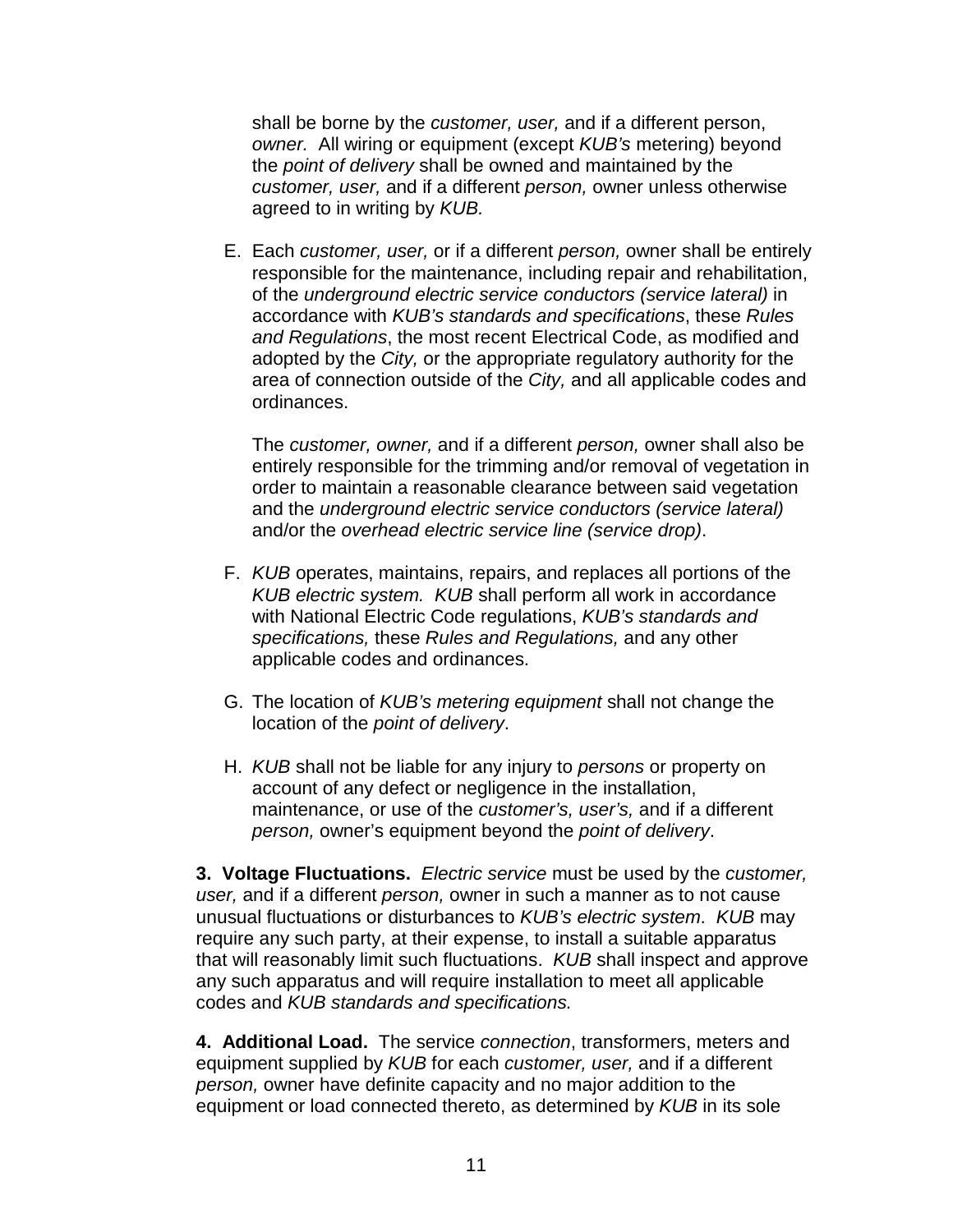discretion, will be allowed except by consent of *KUB*. Failure to give written notice of major additions or changes in load, as determined by *KUB* in its sole discretion, and to obtain *KUB's* written consent for same shall render said party liable for any damage to *KUB's electric system* caused by the additional or changed installation.

**5.** *Stand-by Service*. A qualified *customer* may request *stand-by service* provided the stand-by capacity can be provided and made available. The determination of the economic contribution made by *KUB*, if any, toward providing *stand-by service* for a *customer* shall be determined by *KUB* on the basis of economic and/or technical feasibility. In making such determination, *KUB* shall consider the total capital cost, the anticipated revenues, the estimated expenses associated with the extension, such other economic factors as the *KUB* may deem appropriate under the circumstances, and the availability of stand-by capacity. Costs in excess of *KUB's* investment, if any, shall be borne by the *customer* and shall constitute a *CIAC*. All expenses incident thereto, including testing, repair, maintenance, billing and reading the meter for the *stand-by service*, shall be borne by the *customer*. A *customer* must receive approval from *KUB*  prior to the installation of a *stand-by service*.

**6. Interconnection**. No interconnection of any kind shall be permitted between *KUB's electric system* and any *electric* supply from any other source, nor shall any *electric* supply from any other source be permitted to migrate into *KUB's electric system,* unless approved in writing by the *COO*  or the *President and CEO*. Additionally, *KUB* will require technical information, including but not limited to manufacturer drawings, equipment layout, and details concerning the transfer switch apparatus, in regard to the interconnection or *electric* backup system. *KUB* reserves the right to alter or modify the requesting party's plans to address safety concerns or *KUB's electric system* integrity.

# **Section VI. Interruption of** *Electric Service*

*KUB* shall not be liable for any damage resulting from failure of any *KUB electric system* component, or by discontinuing the operation of any segment of its *electric system* for repair, extensions or connections, or from the accidental failure of its *electric system* from any cause whatsoever, or the termination of *electric service* as the result of violations by any *customer, user,* and if a different *person,* owner of any applicable federal, state and local laws and/or these *Rules and Regulations* or *KUB*'s *Service Procedures,* or damage resulting from *KUB's* failure to terminate *electric service* after notice of termination of *electric service* by the *customer*. In cases of emergency, *KUB* shall have the right to restrict the use of its *electric system* in any reasonable manner for the protection of *KUB's electric system, customers,* the public, and the environment.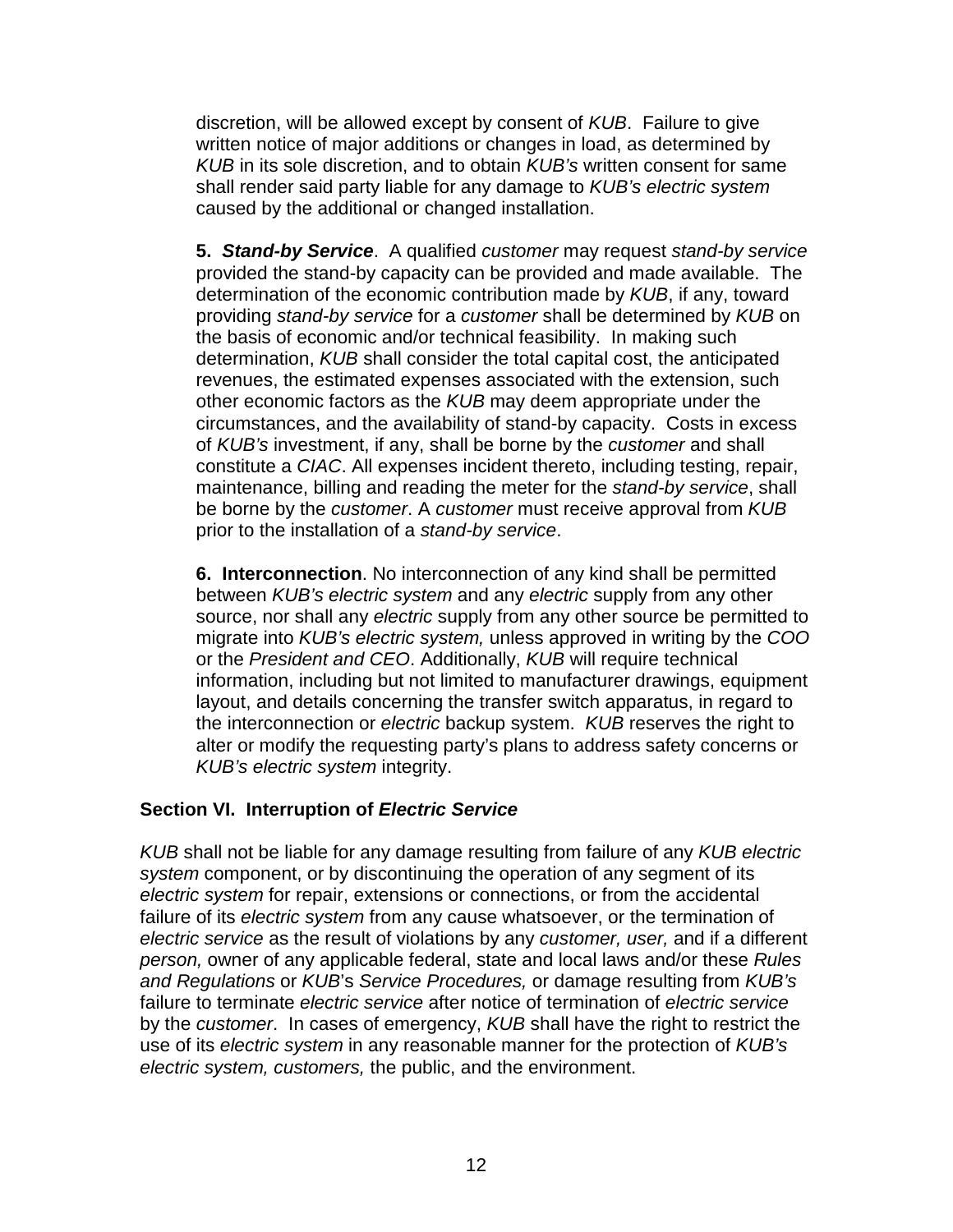## **Section VII. Shortage of** *Electricity*

In the event of an emergency or other condition causing a shortage in the amount of *electricity* for *KUB* to meet the demands on its *electric system*, *KUB* may, by a method deemed equitable by *KUB,* fix the amount of *electricity* to be made available for use by *customers* and/or may otherwise restrict the time and purpose of *electric* use by *customers*. A method for the distribution of *electricity*  under such circumstances may be set forth in the *Service Procedures.*

If such conditions become necessary, a *customer* may request a variance because of unusual circumstances including matters adversely affecting public health, safety, and welfare. If the *customer* fails to comply with such restriction, *KUB* may take such remedial action, as it deems appropriate under the circumstances including but not limited to temporarily terminating *electric service*  or charging additional amounts because of the excess use of *electricity*.

*KUB* also reserves the right to grant no further applications for *electric service* until such time that the shortage of *electricity* for *KUB* to meet the demands on its *electric system* has been alleviated.

## **Section VIII. Termination of** *Electric Service***; Refusal to Connect** *Electric Service*

*KUB* has the right to terminate or refuse *electric service* based on outstanding debts owed to *KUB* related to the non-payment of utility bills, a dispute as to the ownership or right of occupancy of the *premises* requesting *electric service*, a violation of these *Rules and Regulations*, a violation of *Service Procedures*, a violation of a *customer* contract, non-payment of a utility bill by the *customer*, non-usage of *electric service* for a reasonable period of time, a violation of the National Electric Safety Code or any other applicable rule, law, or ordinance, or any other legitimate reason deemed in *KUB's* best interests and the best interests of *KUB's electric system*.

## **Section IX.** *Rates* **for** *Electric Service*

*Electric service rates* shall be set forth in the *Electric Division Rate* Schedules as adopted by the *KUB Board*.

## **Section X. Billing for** *Electric Service*

The billing for *electric service* shall be in accordance with the *Rate* Schedules of the *Electric Division* as approved by the *Board* and this section of the *Rules and Regulations*.

1. **Minimum charges**. The minimum charge, if any, will be as stated in the *Rate* Schedules of the *Electric Division*.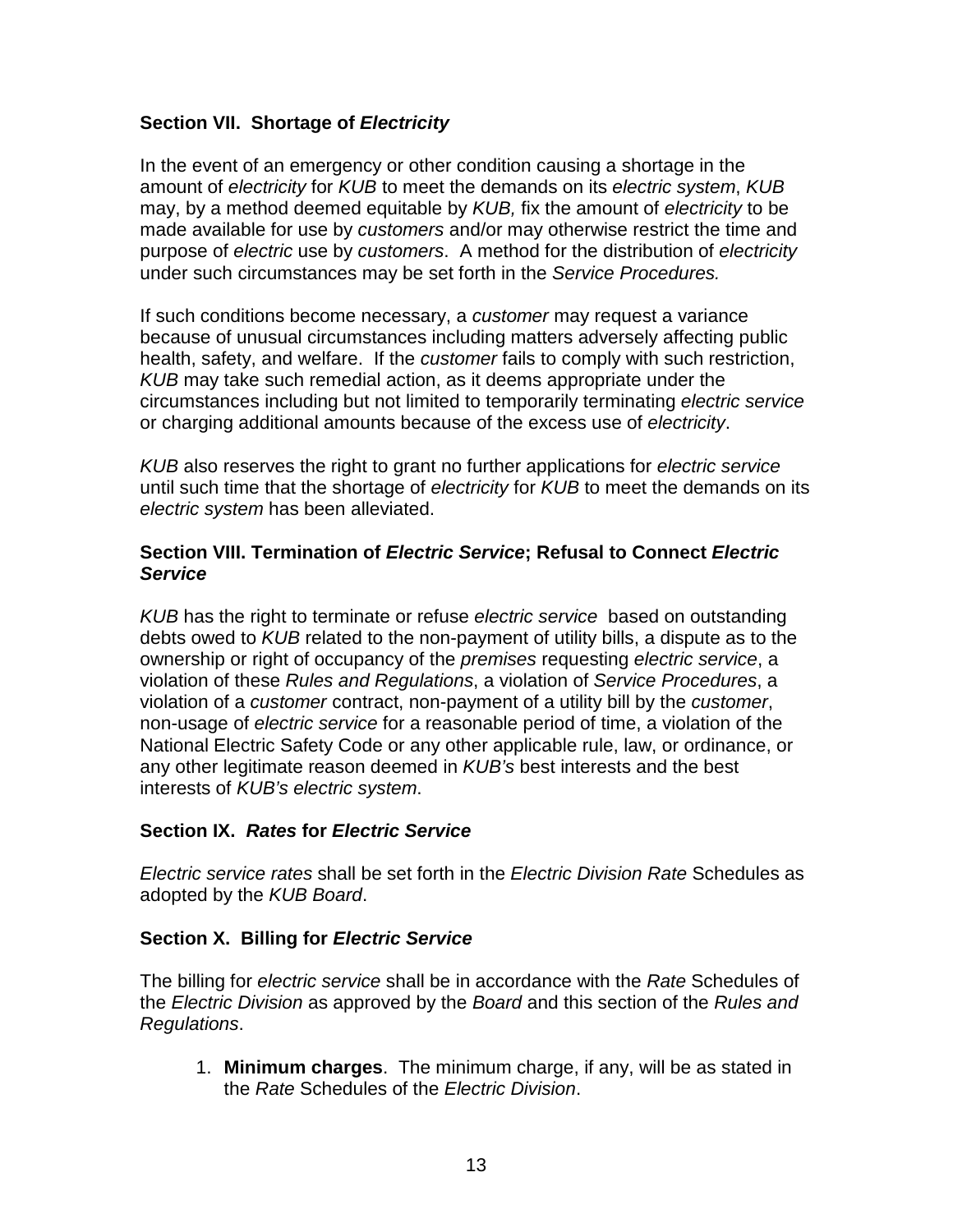- 2. **Estimated billing**. *KUB* may periodically estimate a *customer's electric* consumption and submit to *customer* for payment such estimated service bill.
- 3. **Billing adjustments**. *KUB* may adjust *customer* billing for reasons including but not limited to the following: billing for over or under registration of meters, for the determination of *electric* consumption by *customers* when meters have been inoperative, for an obviously incorrect meter reading, or for other recognized and proper adjustments as are determined by *KUB*.

# **Section XI. Authority to Levy Charges and** *Fees*

Under the provisions of the City Charter and of the general laws of the State of Tennessee, *KUB* is authorized and empowered to fix, levy and collect *fees***,** rents, tolls or other charges for the use of or in connection with the *KUB electric system*. This authorization includes but is not limited to the establishment, levy and collection of a service charge, improvement charge or other charges deemed necessary. The *CEO* and/or his/her designee may establish *Service Procedures* addressing the establishment of charges and *fees* associated with *electric service*.

# **Section XII.** *KUB Electric System* **Extensions**

# **1. General Extension Policy**

- A. The investment that *KUB* will make, if any, toward an extension of the *KUB electric system* will be equitably determined by *KUB* on the basis of economic and/or technical feasibility. In making such determination, *KUB* shall consider the total capital cost, the anticipated revenues, the estimated expenses associated with the extension, such other economic factors as *KUB* may deem appropriate under the circumstances and the availability of adequate capacity in the *KUB electric system*. *KUB* may require the *person* to pay a *CIAC*.
- B. *KUB* may require the *person* to execute an extension agreement which requires and/or provides for assurances or other security or credit arrangements as may be required by *KUB* in its sole discretion, with respect to the extension, including, but not limited to, refundable construction advances, minimum demand or bill requirements, and such other forms of security, assurance, and/or guaranty, as *KUB* determines to be necessary or appropriate to protect the interest of *KUB* and its *customers*. *KUB* shall not be obligated to provide refunds unless specified in a contract. In no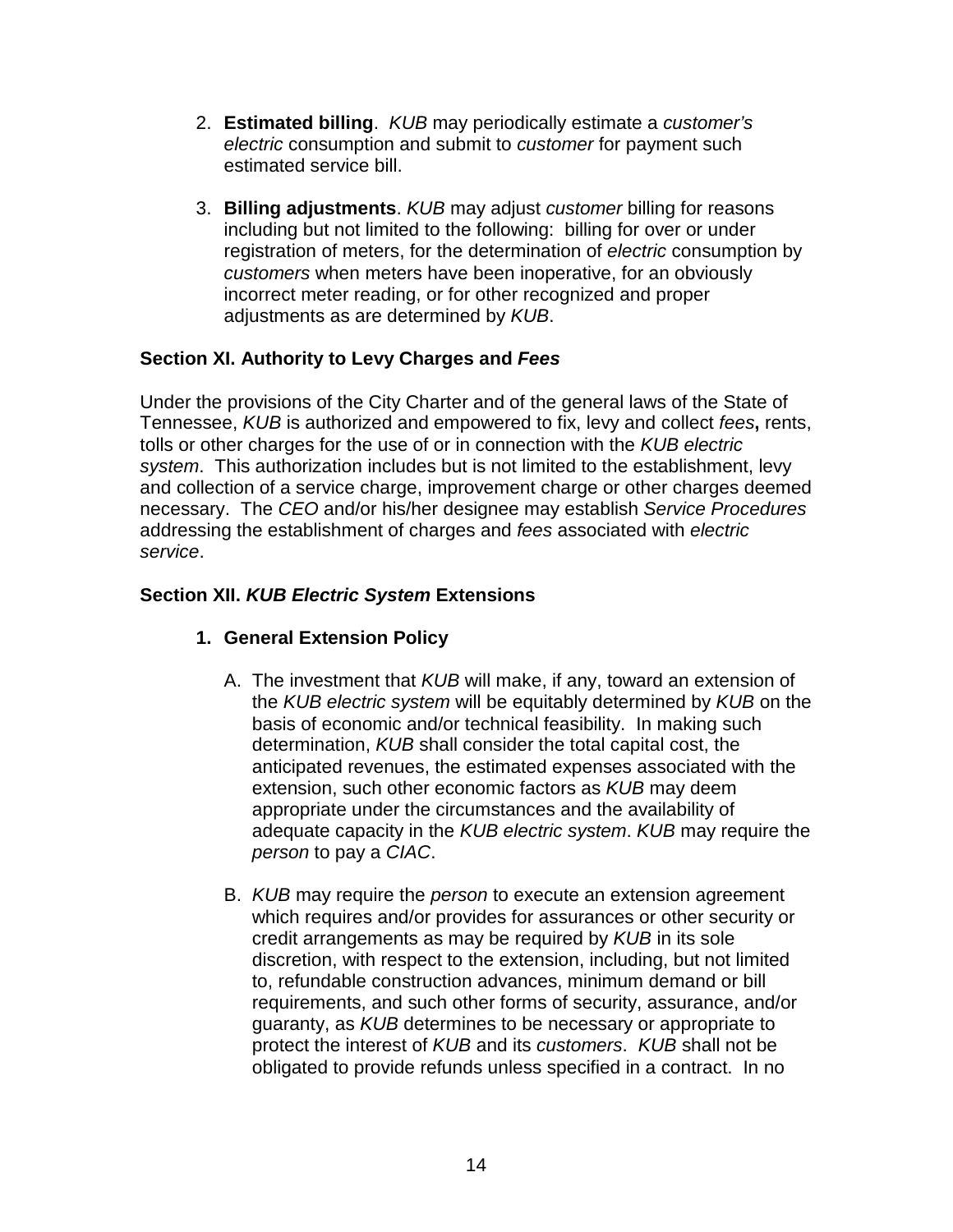event shall a refund be in excess of the amount of the advance for or actual cost of construction.

- C. *KUB* shall have the authority to extend its *electric system* in a manner different from that set forth in the *Rules and Regulations* and charge a *CIAC* when any such extension is determined to be in the best interest of *KUB,* economic interest of the community, or to the benefit of the public health of the community.
- D. The authority to make *electric* extensions is in *KUB's* sole discretion even though all requirements have been met. Nothing contained herein shall be construed as requiring *KUB* to extend *electric service* to any property. *KUB electric system* extensions shall not be denied on the basis of race, sex, religion, color, age, or national origin.
- E. All costs associated with designing and installing an *electric system* and all appurtenances in new developments are the sole responsibility of the *persons* developing the subdivision or land development project.

## **2. Construction of** *KUB Electric System*

- A. *KUB's electric system* shall be constructed by *KUB* personnel or by a licensed contractor acceptable to *KUB*.
- B. The size, type, and installation of *KUB's electric system*  components shall comply with *KUB's standards and specifications* and must be approved by *KUB*. *KUB* may at its sole discretion install its facilities overhead or underground.
- C. Construction work on *KUB's electric system* shall at all times be subject to inspection by *KUB* to assure that the work conforms to *KUB's standards and specifications*.
- D. No approval or inspection by *KUB* hereunder shall relieve a contractor or a *person* who contracted with a contractor of any liability for work performed on the *KUB electric system*.
- E. Upon the completion of construction and subsequent inspection and approval by *KUB,* such construction shall become the property of *KUB* and thereafter become a part of *KUB's electric system.* The *persons* paying the cost of construction shall execute any written instrument requested by *KUB* to provide evidence of *KUB's* title. In consideration of such being transferred to *KUB*, *KUB* shall incorporate such as an integral part of *KUB's electric system* in accordance with these *Rules and Regulations*.